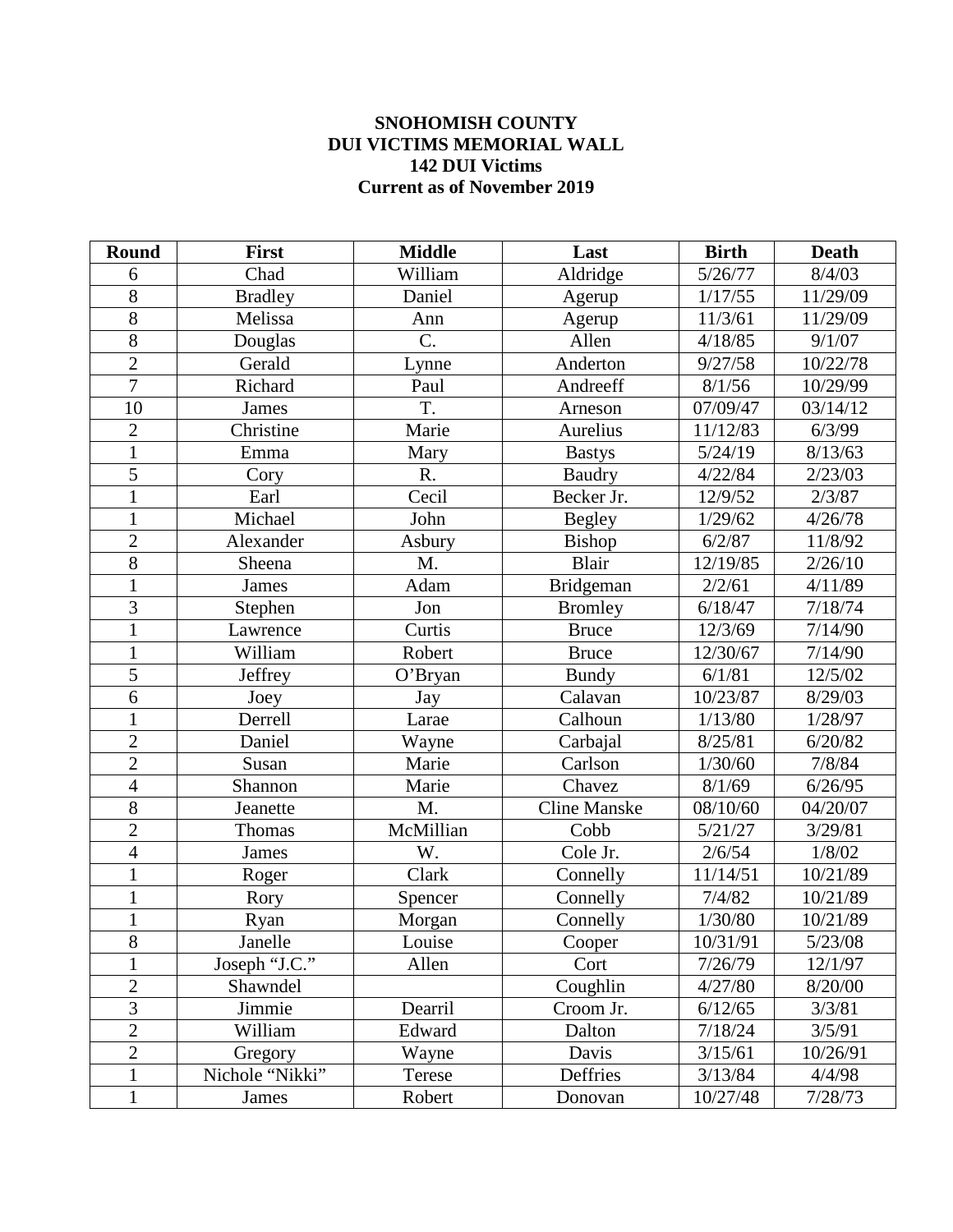| $\mathbf{1}$   | Janelle         | Raye        | Dotzauer      | 4/11/51                | 11/15/73         |
|----------------|-----------------|-------------|---------------|------------------------|------------------|
| $\overline{2}$ | Alice           | Rose        | Eastman       | 1/30/47                | 6/30/85          |
| $\overline{7}$ | Edwina          |             | Eastman       | 12/17/46               | 8/1/82           |
| 6              | Shawn           | Francis     | Elliott       | 7/14/86                | 9/27/04          |
| $\overline{7}$ | Bert            | Wayne       | Erickson      | 10/22/46               | 8/23/64          |
| $\mathbf{1}$   | Julie           | Marie       | Eshelman      | 2/13/90                | 7/4/92           |
| 9              | Margaret        | Anna        | Feaster       | 06/26/33               | 04/28/67         |
| $\overline{4}$ | Jeffrey         | Todd        | Felix         | $\frac{1}{11}{30}{72}$ | 1/29/99          |
| $\mathbf{1}$   | Leonard "Lenny" | Vern        | Filion        | 10/12/59               | 12/11/73         |
| 9              | Ellen "Ellie"   | Rose        | Floyd         | 08/23/92               | 04/10/10         |
| $\overline{8}$ | Kurt            | Emery       | Gessner       | 12/22/65               | 07/14/06         |
| $\overline{4}$ | Kyle            | Lee         | Gilbert       | 7/17/81                | 12/22/01         |
| $\mathbf{1}$   | <b>James</b>    | Leonard     | Greenwood     | 1/6/53                 | 5/7/79           |
| $\overline{2}$ | Stephen         | Paul        | Greig         | 5/17/52                | 8/23/68          |
| $\overline{2}$ | Norma           | Ruth        | Griffith      | 8/6/34                 | 2/27/87          |
| $\overline{5}$ | Tracy           | Lee         | Grogan        | 8/25/67                | 11/1/01          |
| $\mathbf{1}$   | Craig           | Allen       | Grotle        | 12/3/60                | 4/30/81          |
| $\overline{8}$ | Joshua          | Michael     | Haggerton     | 02/25/83               | 12/19/09         |
| $\overline{3}$ | Arnold          |             | Halliwell     | 7/10/29                | 4/14/89          |
| $\overline{4}$ | Aaron           | Robinson    | Harvey        | 6/1/82                 | 6/30/00          |
| $\overline{3}$ | Cory            | Allen       | Haynes        | 2/9/83                 | 8/5/01           |
| $\overline{2}$ | Daniel          | Delwin      | Herschlip     | 4/5/66                 | 9/7/86           |
| $\mathbf{1}$   | Karen           | Ann         | Hjorten       | 8/11/64                | 5/31/95          |
| $\overline{3}$ | <b>Betty</b>    | Jane        | Hood          | 5/16/30                | 11/19/82         |
| $\overline{1}$ | Karel           | Frans       | Hoppenbrouwer | 8/5/40                 | 11/15/85         |
| $\mathbf{1}$   | Charles         | Lester      | Hughley       | 9/27/43                | 1/24/80          |
| $\overline{3}$ | Judith          | Ann         | Hunter        | 1/20/42                | 5/7/95           |
| $\mathbf{1}$   | Heidi           | Elizabeth   | Huston        | 7/10/81                | 6/1/90           |
| $\mathbf{1}$   | Cassie          | Autumn      | Hutchison     | 5/20/75                | 7/2/92           |
| 5              | Ty              | Christopher | Johns         | 9/3/94                 | 6/1/02           |
| $\overline{5}$ | Ashley          | Leone       | Johns         | 9/20/00                | 6/1/02           |
| $\overline{5}$ | Suzanne         | Michelle    | Johns         | $\frac{9}{14/63}$      | $\frac{6}{1/02}$ |
| 10             | Amiyah          |             | Johnson       | 09/16/04               | 02/03/17         |
| 5              | Joanna          | Marya       | Kaczka        | 8/9/65                 | 7/31/82          |
| $\mathbf{1}$   | Antonia         | Lee         | Keller        | 4/4/58                 | 6/6/99           |
| 5              | Rodney          | Duane       | Kelly         | 12/21/60               | 12/4/96          |
| 9              | Ryan            | Lee         | Kenyon        | 06/26/87               | 02/03/13         |
| $\overline{2}$ | Sean            | Warren      | Knisley       | 10/26/67               | 4/5/87           |
| $\mathbf{1}$   | Elmer           | Francis     | Kvinsland     | 2/6/22                 | 6/17/00          |
| $\mathbf{1}$   | Joyce           | Elaine      | Kvinsland     | 8/19/28                | 6/17/00          |
| $\mathbf{1}$   | David           | Mark        | Lannoye       | 4/24/54                | 9/27/76          |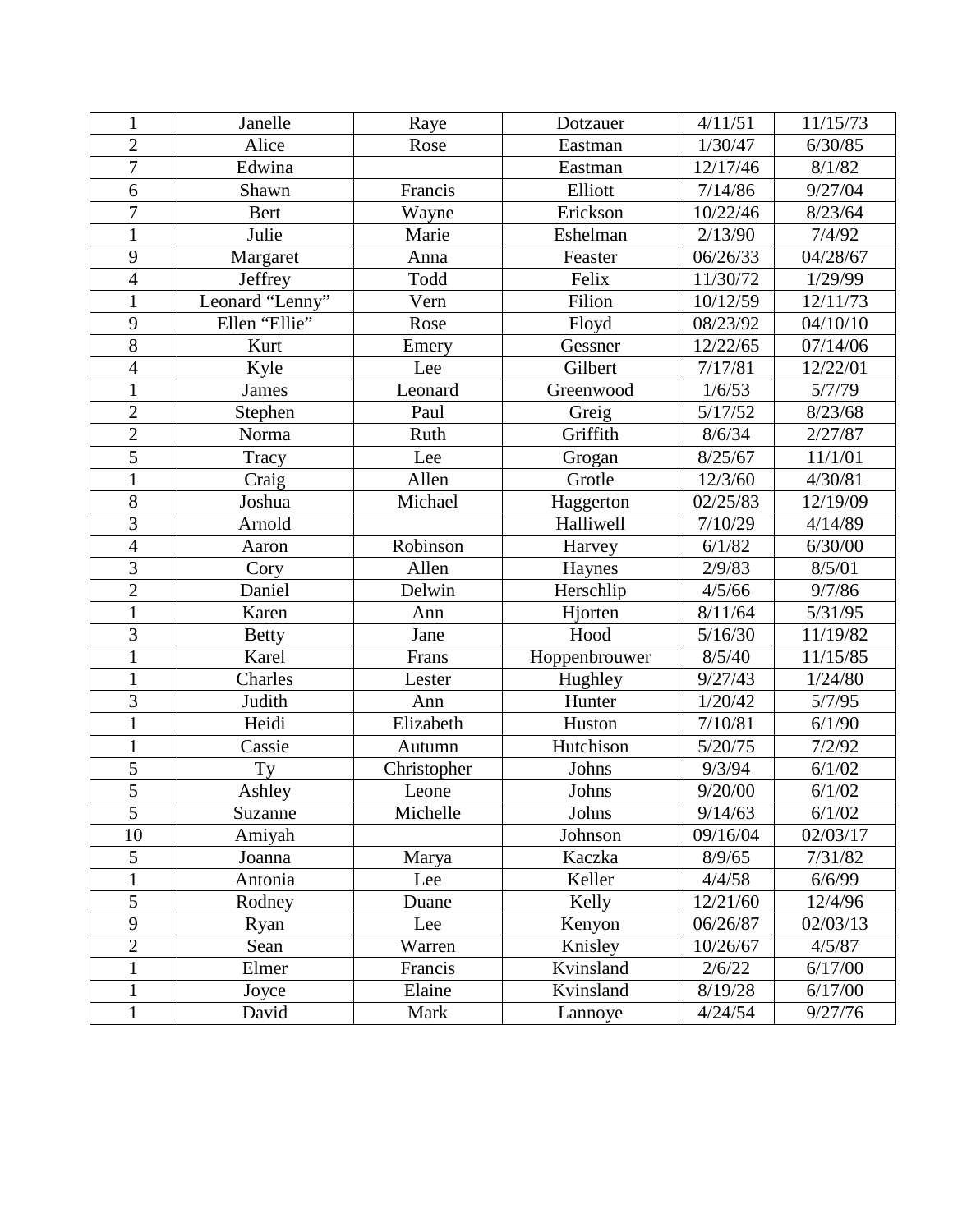| 6              | Michael      | Joseph   | Lee            | 9/12/73  | 12/1/01  |
|----------------|--------------|----------|----------------|----------|----------|
| $\overline{2}$ | Donald       | Ray      | Lindvig        | 6/13/56  | 9/4/78   |
| $\overline{2}$ | Ronald       | Jay      | Lindvig        | 12/30/57 | 9/2/78   |
| $\overline{1}$ | Christopher  | Carl     | Long           | 12/11/68 | 10/21/89 |
| $\overline{2}$ | Lorrynda     | Marie    | Long           | 8/10/76  | 9/8/91   |
| $\overline{8}$ | Marco        |          | Lopez-Silva    | 04/25/89 | 03/22/10 |
| $\overline{2}$ | James        | Douglas  | Malvern        | 2/4/54   | 3/24/94  |
| $\overline{1}$ | Robert       | Ross     | Mardorf        | 11/18/42 | 3/13/90  |
| $\overline{3}$ | June         | Marie    | <b>Mathews</b> | 8/15/42  | 2/8/00   |
| $\overline{5}$ | Jenny        | Ann      | McCollum       | 1/29/51  | 2/23/03  |
| $\overline{1}$ | Doren        | Wardel   | McKinney       | 5/30/64  | 5/20/00  |
| 10             | Carissa      | Ann      | Meyer          | 06/02/81 | 01/08/97 |
| $\mathbf{1}$   | Sean         | Michael  | Meyer          | 7/20/82  | 7/16/99  |
| $\overline{9}$ | Dennis       |          | Moore          | 09/10/51 | 06/18/88 |
| $\overline{1}$ | Kami         | May      | Moran          | 9/21/82  | 2/15/90  |
| $\mathbf{1}$   | Nichole      | Renee    | Moran          | 7/25/85  | 2/15/90  |
| $\overline{5}$ | Freda        | Norma    | Morrison       | 12/9/30  | 9/9/99   |
| $\overline{3}$ | Randy        | Lee      | Murrill        | 9/19/51  | 6/14/68  |
| $\overline{6}$ | Jane         | Fumiko   | Nishikawa      | 1/30/32  | 11/17/03 |
| $\overline{2}$ | Paul         | Francis  | Noe            | 7/2/33   | 7/22/96  |
| $\overline{4}$ | Phillip      | Lawrence | Ohlson         | 3/20/62  | 6/3/80   |
| $\overline{8}$ | Elisa        | Kaye     | Older          | 10/08/81 | 04/10/98 |
| $\mathbf{1}$   | Jennifer     | Lee      | Olive          | 3/10/72  | 7/14/90  |
| $\overline{1}$ | Mayumi       |          | Paull          | 6/21/72  | 7/14/90  |
| $\overline{2}$ | Jillian      | London   | Pichler        | 6/8/83   | 1/11/97  |
| $\mathbf{1}$   | James        | Theodore | Pickar         | 4/2/41   | 10/5/69  |
| $\mathbf{1}$   | Cary         | Gail     | Pottruff       | 12/3/52  | 10/18/69 |
| $\overline{9}$ | Stephanie    | Nicole   | Profitt        | 05/24/85 | 01/19/13 |
| $\overline{8}$ | Martin       | A.       | Ramirez        | 06/27/90 | 02/26/10 |
| $\overline{1}$ | Lee          |          | Reneau         | 3/20/45  | 5/18/89  |
| $\overline{4}$ | Kenneth      | Robert   | Roodzant       | 9/17/54  | 12/24/00 |
| $\overline{6}$ | Matthew      | Russell  | Rubio          | 11/16/83 | 8/29/04  |
| 9              | Shane "Hugz" |          | Santos         | 06/23/83 | 06/09/12 |
| $\overline{3}$ | Marjorie     | Ann      | Schmidt        | 9/25/19  | 5/7/95   |
| $\mathbf{1}$   | Kristoffer   | Sean     | Schroeder      | 12/6/82  | 7/22/99  |